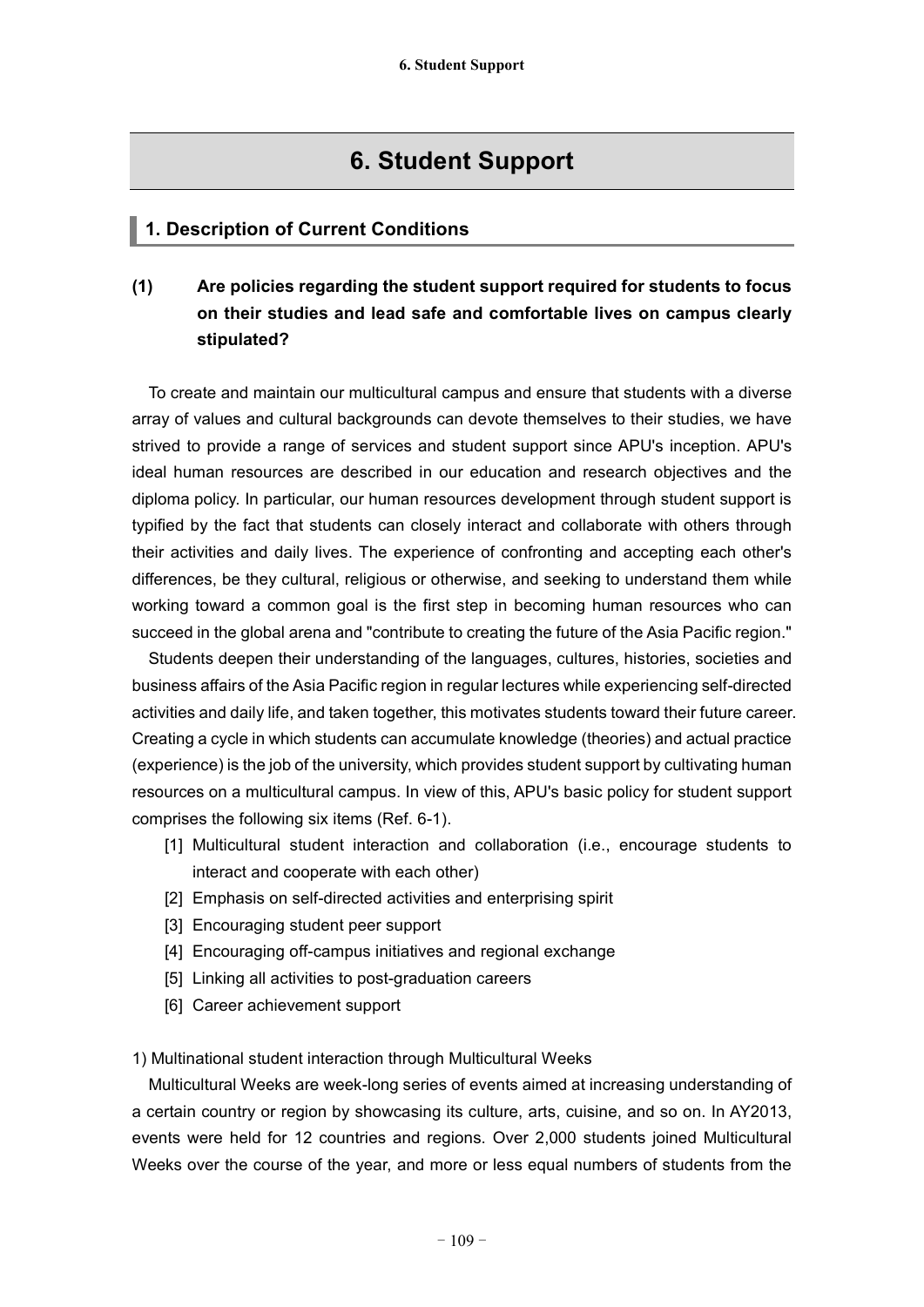country in question, Japanese students, and other international students participated in the events. Multicultural Weeks have grown into one of APU's trademark extracurricular activities (Ref. 6-2). Our students also devise and implement a wide range of multinational exchange events, including but not limited to the Multicultural Camp for new freshmen (Ref. 6-3).

#### 2) AP House: A multinational community for living and learning

At AP House, the on-campus international education dormitory, international students spend their first year adjusting to life in Japan before becoming actively involved in all aspects of student life thereafter. Every year, 1,000 students from 40 countries and regions, including Japan, come together in AP House where they develop intercultural understanding and communication skills and develop a sense of belonging to APU.

#### 3) Peer learning driven by active student staff

Peer teaching and learning among students serves to encourage significant growth in both the learners and the teachers. Students who have been taught something by another student come to view that student as a role model, which provides a strong motivation to learn and grow. One typical example of this peer learning and peer support at APU is the Resident Assistant (RA) system that we adopted at the time of our inception to assist in the operation of our unprecedented international education dormitory. Using this as a precedent, we have incorporated peer learning and peer support in a variety of initiatives related to university administration.

## **(2) Is learning support for students being adequately implemented?**

## 1) Consultations and guidance to facilitate effective learning

APU offers individual guidance to students who are struggling with completing a sufficient number of credits or who aren't attending enough classes. This support is provided by the Student Office and the Academic Office in cooperation with the faculty in charge of academic advising, the faculty who primarily teach Japanese and English subjects to freshmen, and the faculty who teach First-Year Student Workshop I and II. Also, to ensure that international students maintain their visa status and complete the required number of credits, there is a policy in place for dealing with international students who are absent from their Japanese language subjects for more than two weeks. The Academic Office, Student Office and the faculty who teach the Japanese language subjects share information with each other to provide appropriate support.

With regard to learning guidance and consultation, students with insufficient numbers of credits are classified into a range of categories every semester. We send them regular warnings in writing and via e-mail, and hold face-to-face meetings with them where necessary. In AY2013, we issued warnings to a total of 1,302 students. Also, at the end of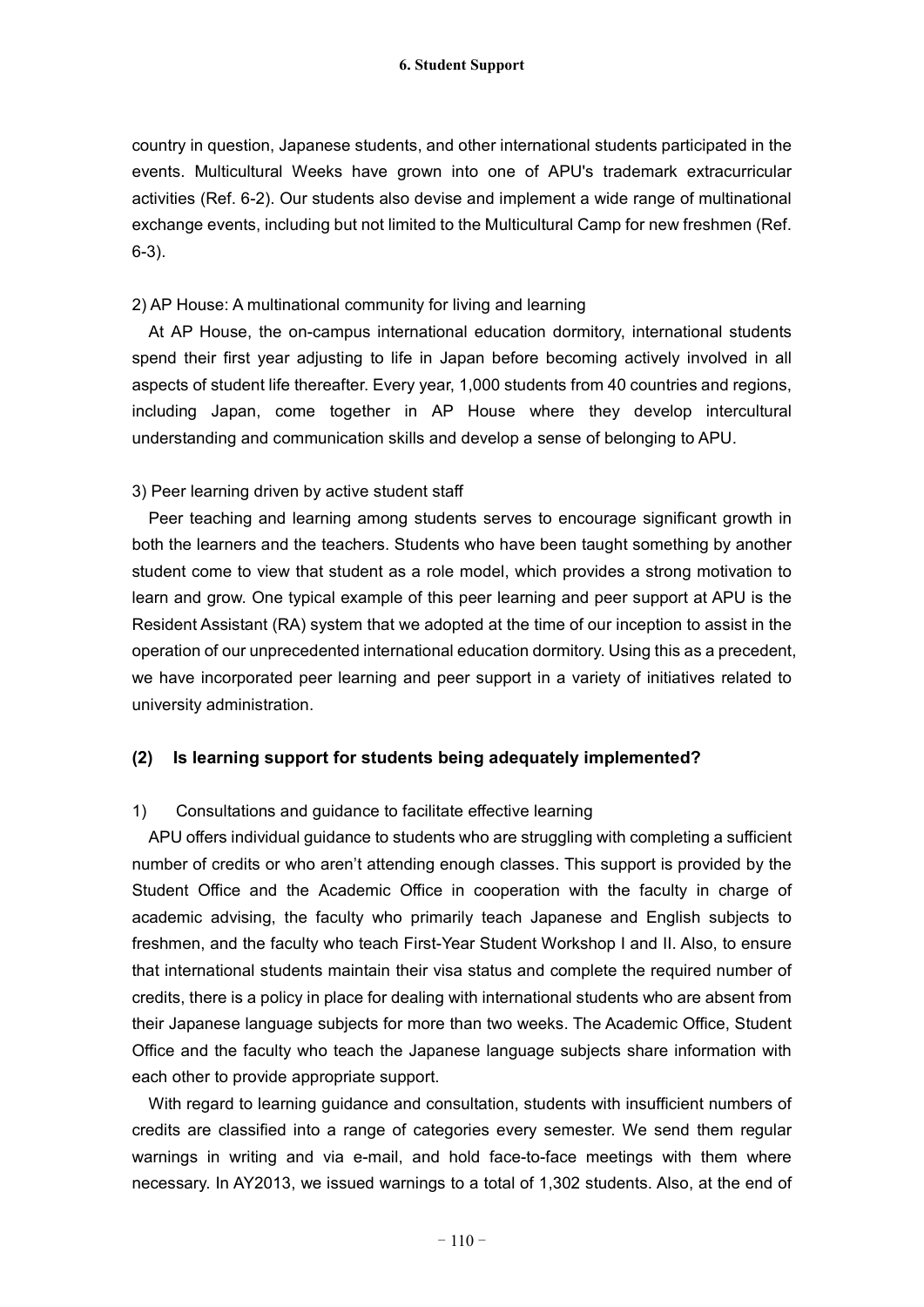the first semester after new students enroll, we hold academic advising sessions for those students who did not complete enough credits. In AY2013, 113 students participated in these sessions. Furthermore, interested students can reserve academic advising slots, and we provided study support to a total of 94 students.

Although international students can apply for a College Student visa that lasts four or more years, APU students are only granted the 2 years 3 months visa. When this visa expires in their third year, we screen a range of factors including credit completion status before deciding whether or not they should apply for a renewal. As with international students who reach their fifth year, we advise all students eligible for visa renewals to redesign their study plans. Many international students receive tuition reduction scholarships that require continuation screenings each semester, and we check their credit completion status and GPAs as part of those screenings. Students with poor academic performance are warned once, and if they continue to perform poorly, their tuition reductions are suspended (Ref. 6-4; Ref. 6-5).

#### [1] Supplementary education

To ensure that a diverse array of students can smoothly transition to university level learning, faculty in the Center for Language Education and the Education Development and Learning Support Center work with the Academic Office to provide pre-enrollment learning support. Examples of this include i) Campus Visit Day, which aims to provide scheduled enrollees and their guardians with a better understanding of APU, ii) the Schooling sessions held at four locations around Japan, iii) the pre-enrollment Basic Skills Brush-up Course, a retreat-style course held in the international education dormitory, and iv) the APU Notebook, a self-directed study assignment on countries or regions from which an international student hails.

The bulk of international students enroll with no prior knowledge of Japanese, so all international applicants are sent a Japanese language textbook called *Tobira* at the enrollment processing stage and are encouraged to study Japanese before coming to APU by completing the assignments in the book.

Also, we established a learning corner in the library in cooperation with Kumon Institute of Education as part of our supplementary education for students. The learning corner, which aims to strengthen students' basic Japanese, English and mathematics skills, is manned by a supervisor who provides support to students (AY2013 users: Japanese: 35 students; English: 37 students; Mathematics: 68 students). Furthermore, weekly supplementary sessions and summer break supplementary sessions are offered to freshmen with low English proficiency.

#### [2] Handling student leaves of absence and withdrawals

Requests for leave of absence and withdrawal are not permitted until students are interviewed by a Student Office staff member and cases are deliberated by the Student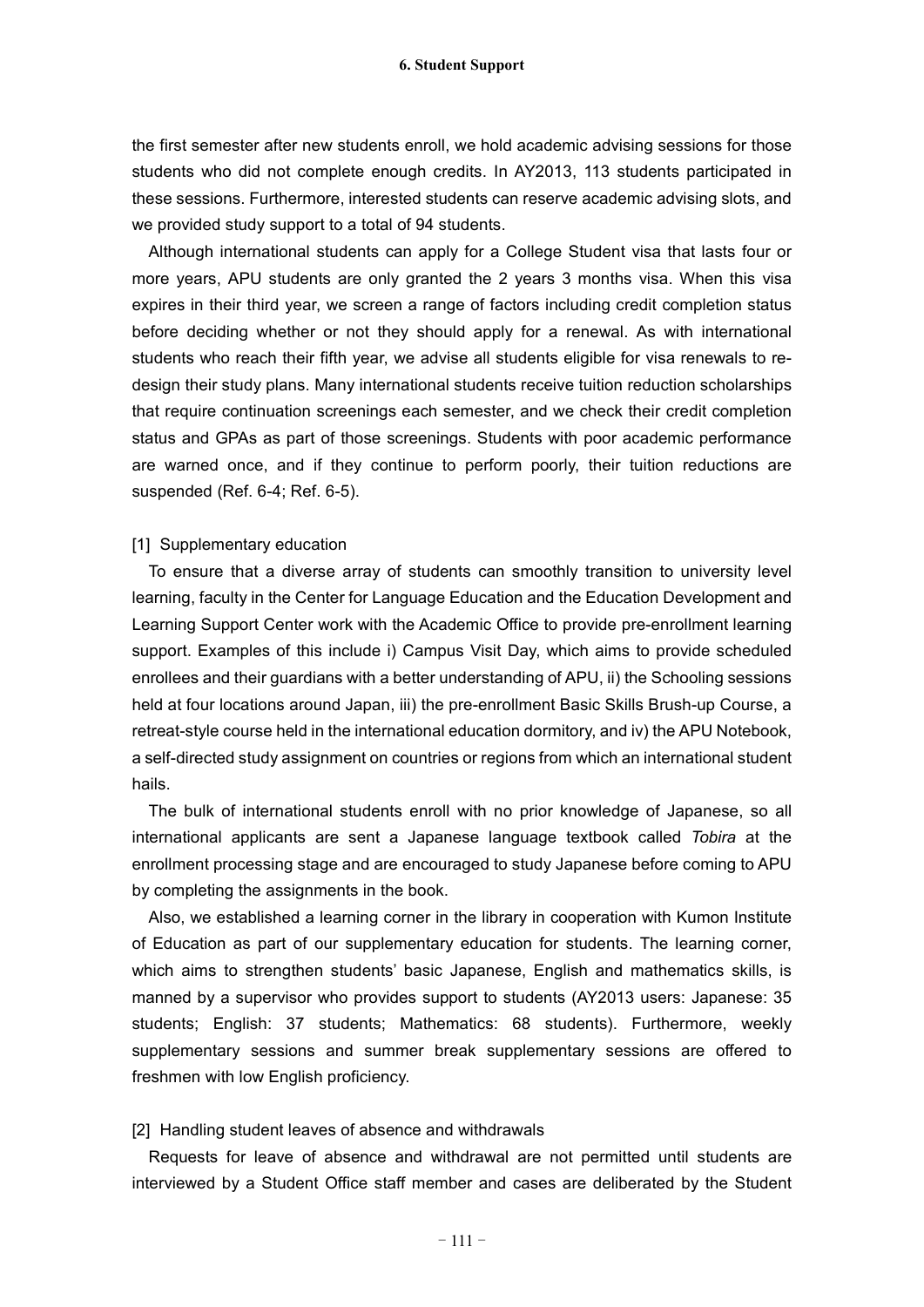Status Committee, which comprises the Deans of the Colleges, the Deans of the Graduate Schools, the Vice President of Student Affairs, the Dean of Student Affairs, the Associate Dean of Student Affairs and members of the Division of Student Affairs (Ref. 6-6, Article 3). At APU, there is no system in place to allow students to repeat a year.

With regards to a leave of absence due to medical reasons, students are required to submit a doctor's certificate when they apply for the leave and another certificate when they apply for reinstatement. This will then be used to decide whether or not the student is ready to return to campus. Students who require mental or physical support upon reinstatement are assisted by the Student Office for campus life matters and the Academic Office for matters pertaining to their studies, in cooperation with the nurses in the Health Clinic and the counselors in the Counseling Room. In addition, we offer training to teach faculty and staff how to properly accommodate students with mental health issues and developmental disorders. Leaves of absence and withdrawals are reported to the Faculty Council by the Dean of Student Affairs.

Regarding international students who are unable to graduate in the minimum four-year standard period for graduation, a supervisor in the Student Office will meet with them and advise them on redesigning their study plan. The office also acts on behalf of students apply to the Immigration Bureau for the visa extension they need to continue studying in Japan.

#### [3] Learning support for disabled students

At APU, the Working Group for Disabled Student Support engaged in multiple discussions over the course of one year starting in December 2011 to formulate a policy for disabled student support. In December 2012, this was reported to the Faculty Discussion Meeting (Ref. 6-7). In AY2013, we provided support tailored to the needs of each disabled student, including providing reasonable accommodations in class, assigning note-takers, and providing enlarged question and answer sheets for examinations.

#### 2) Financial aid

#### [1] Scholarships for undergraduate students (Ref. 6-4)

The Japan Student Services Organization (JASSO) Scholarship is the basic form of financial support provided to undergraduate domestic students, of whom 1,015 received this scholarship in AY2013. We also operate our own scholarship system to complement the JASSO system. APU's scholarships come in the form of either grants or tuition reductions. There are three types of aid: domestic student academic support scholarships, scholarships for students admitted by internal recommendation, and financial aid scholarships for domestic students. First two types are decided prior to admission while last type applies to the financial change happened after the entrance.

For international students, we operate our own tuition reduction system, which consists of 5-tiers of reductions (100%, 80%, 65%, 50% and 30%). Looking at the percentages for AY2013, 68.5% of international students received tuition reductions in the spring semester,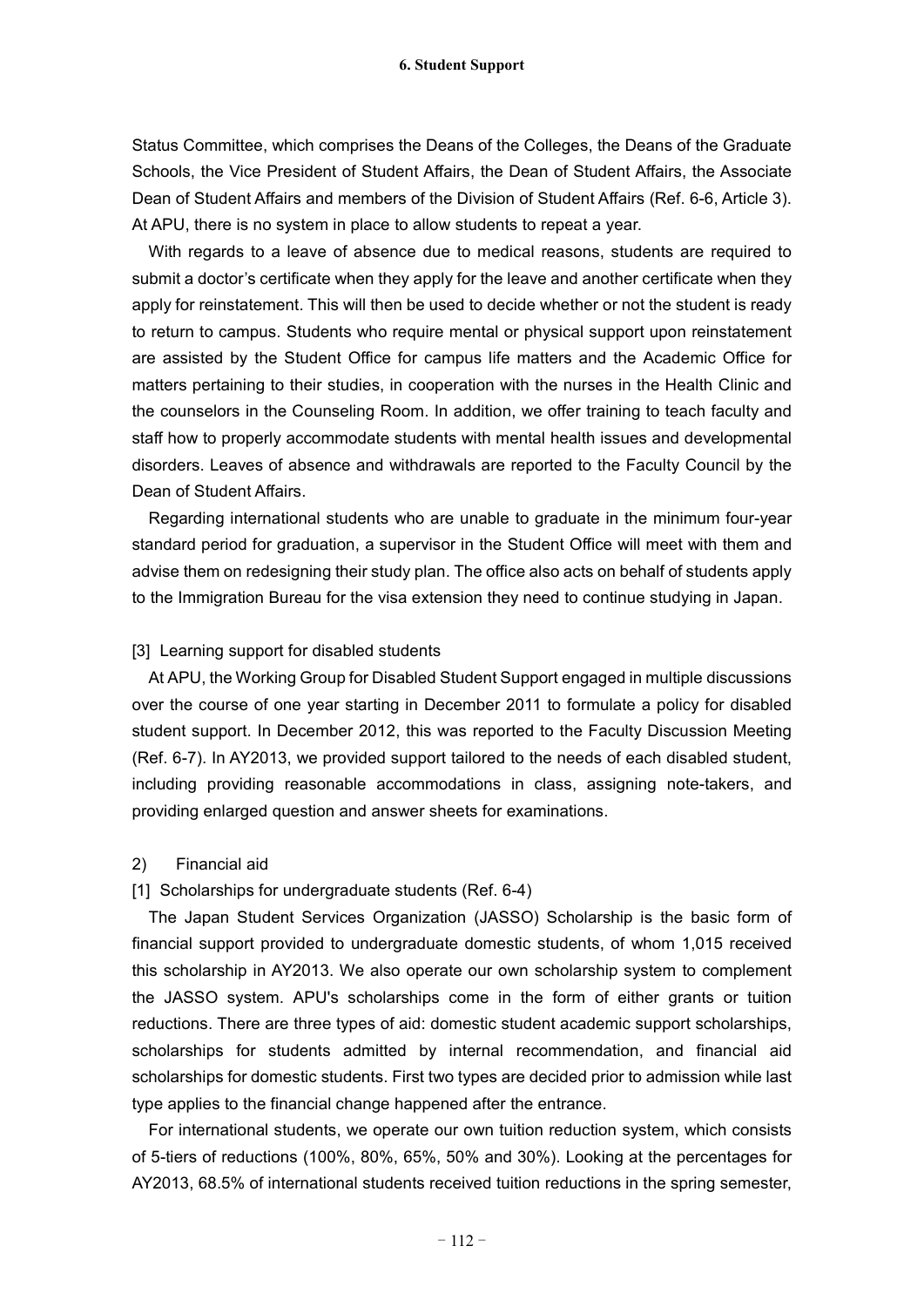while 73.5% received them in the fall semester. In addition, 932 international students have secured grant-type scholarships from private scholarship foundations outside of the university.

One scholarship that is open to both domestic and international students is the Makino Textbook Scholarship, which aims to offset the cost of textbooks. Original scholarships to provide financial support for diverse kinds of learning include the ANDO Momofuku Award, the ANDO Momofuku Honor Prize, the Domestic Student Academic Support Scholarship, the Resident Assistant Scholarship (for students appointed as Resident Assistants in the AP House dormitory), and the Kyushu Oil Labor Union Stork Scholarship—a scholarship that targets talented individuals who can contribute to regional development and encourages recipients to participate in regional exchange and contribution activities.

[2] Scholarships for graduate students (Ref. 6-5)

In terms of financial aid for graduate students, we operate our own tuition reduction system, which consists of 5-tiers of reductions (100%, 80%, 65%, 50% and 30%), for both domestic and international students. In AY2014, 52.9% of graduate students received scholarships.

Some graduate students also secure scholarships from foreign governments or other external sources, so the percentage of graduate students with some form of scholarship, including the aforementioned tuition reduction recipients, is 83.4%. Other aid for research include a subsidy program for Master's program field research and a system to support PhD students presenting at conferences. In AY2013, 28 graduate students received these subsidies.

#### 3) Multicultural student interaction and collaboration

The core aspect of multicultural student interaction on campus is shared living in the AP House international education dormitory. As a rule, all international freshmen live in the dormitory for the first year so they can learn Japanese language and culture as well as residency rules while adjusting to life in Japan. In addition, around 50% of domestic freshmen reside in the dormitory. This means that, upon admission to APU, approximately 70% of all new students live side-by-side with international students from 57 countries and regions (as of May 2014). The university assigns rooms, and each floor (33  $\sim$  56 rooms) is home to students of several nationalities. There are 378 shared rooms, each of which accommodates one domestic-international student pair, and 932 single rooms in the dormitory. Floors are the fundamental unit of the dormitory, and two upperclassman Resident Assistants (RA) are assigned to each floor. Each floor holds a monthly meeting to assign a range of tasks, such as the cleaning of the communal kitchen and the separation and disposal of trash. RAs also plan floor events, and there are events held by each building and the entire dormitory. In this way, we encourage multinational student interaction through a wide range of events, including both student-led and university-organized initiatives.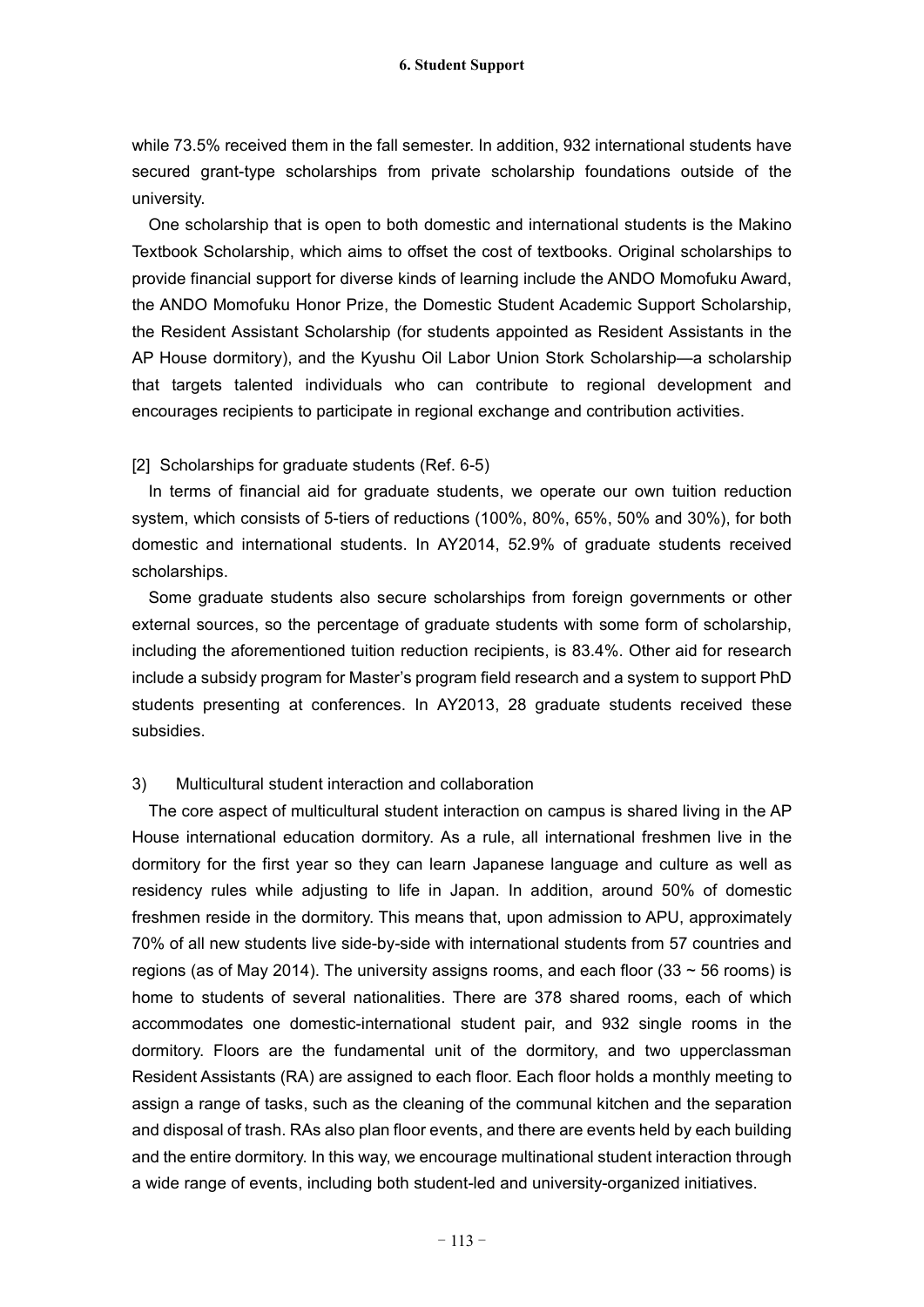Multicultural student interaction also forms the basis of student activities. The balance of domestic and international student membership is an important factor we look at when approving student organizations. All told, 46.2% of students belong to a student organization, which suggests that multicultural student interaction is robust in student activities as well (Ref. 6-8).

#### 4) Emphasis on self-directed activities and enterprising spirit

The interests of our students are wide and varied, and in many cases, our students belong to more than one student organization or start new clubs. As such, organizations are not required to continuously engage in activities to remain in the register. Every year, we screen existing organizations, as well as requests to establish new ones, to ensure a lively range of extracurricular activities. Furthermore, to encourage self-directed student activities, we also have a registered student event organization system that allows organizations established temporarily for a certain purpose or event (e.g., international competitions, student-organized volunteer projects etc.) access to campus facilities (Ref. 6-8).

#### 5) Encouraging student peer support

One unique aspect of APU's mechanism for encouraging student growth is student peer support. One example of how this has become part of everyday life is the aforementioned RA system. As upperclassmen who reside in the dormitory, RAs serve to provide support to new students for their entire freshman year. RAs not only serve as role models for new students, they also grow by helping others. Aside from the RA system, other platforms for student peer support include the following.

| Teaching Assistants (TA)      | Students who assist with lectures. In First-Year Student Workshop, TAs    |
|-------------------------------|---------------------------------------------------------------------------|
|                               | facilitate group work.                                                    |
| Academic<br>Learning<br>&     | A student group that provides a range of support, such as leading         |
| Staff<br>Resource<br>Core     | database and presentation seminars and offering learning consultations,   |
| (ALRCS)                       | to help students engage in self-directed learning.                        |
| FeLlow Advisory Group         | A student group that assists with freshman orientation, student-life and  |
| (FLAG)                        | registration guidance sessions, making themselves available for all types |
|                               | of student consultations.                                                 |
| Student Activity<br>Station   | A student group that supports and promotes various student-led local      |
| (SAS)                         | exchange events.                                                          |
| Technical<br>Support<br>Staff | A student group that offers technical assistance, such as lighting and    |
| (TSS)                         | sound, for student-organized events like Multicultural Weeks.             |
| Student<br>Exchange           | A group of former student exchange program participants who offer         |
| Advisors (SEA)                | advice to students who want to study abroad.                              |
| Peer Advisors (PA)            | A group of students who teach each other languages.                       |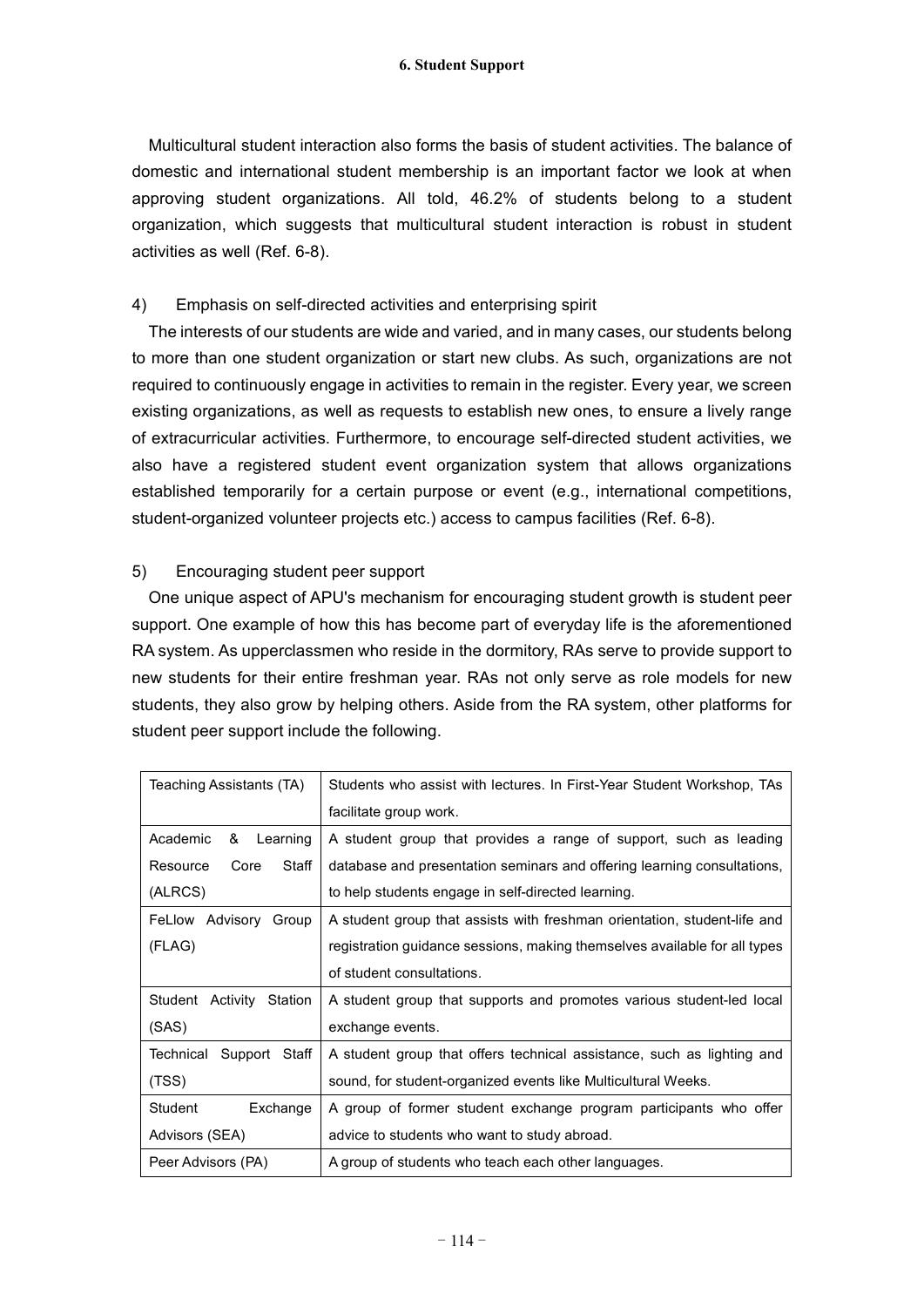|                                                 | Scholarship, Honors, and   A group of top-performing scholarship recipients who support other |
|-------------------------------------------------|-----------------------------------------------------------------------------------------------|
| Award Recipients Peer   scholarship recipients. |                                                                                               |
| Support (SHARPS)                                |                                                                                               |

#### **(3) Is support for student life being adequately implemented?**

#### 1) Institutional initiatives

The APU campus is equipped with a Health Clinic, which is in charge of maintaining student, faculty and staff health and can provide support in both Japanese and English. The Clinic works closely with one general hospital in the region and other related institutions to offer bilingual support for most types of illnesses and injuries. Given our high student mobility, we place importance on medical examinations, and 94.6% of our students received them in spring 2014. Based on the results of these examinations, the Clinic recommends detailed examinations or treatments and takes measures to prevent infectious diseases.

We hold regular first aid and taping courses for students who belong to sports clubs. We also hold crisis management lectures for students participating in regular curriculum programs that include overseas travel and students who travel abroad as members of student organizations, and we advise these students to get vaccinated against infectious diseases.

Furthermore, the Student Health Management Support Network Meeting, which is chaired by the school physician and whose members include local medical and healthcare professionals from the Beppu Medical Association, the Eastern Oita Health Center, and the Beppu City Social Welfare Health Department, convenes once a semester to share information on student health management, exchange ideas and form a close-knit cooperative framework.

We formulated the Ritsumeikan Asia Pacific University Harassment Prevention Regulations and the Guidelines for the Prevention of Harassment, and the Administration Office serves as the secretariat for the Harassment Prevention Committee (Ref. 6-9; Ref. 6-10). Faculty and staff members are appointed to serve as advisors who provide day-today consultations. Students are notified of this information as well as awareness raising activities via the university homepage and leaflets. In AY2014, the Harassment Prevention Committee held two training sessions—one in April and one in September—for new faculty members, and one training session for management-level staff. Furthermore, in November 2014, a training session on sexual harassment prevention was held in the Faculty Discussion Meeting, which is attended by all faculty members.

#### 2) Counseling Room

With one full-time receptionist, one full-time counselor and four part-time counselors, the Counseling Room offers counseling services to students, faculty and staff. In order to accommodate the diverse make-up of the APU faculty, staff and student body as much as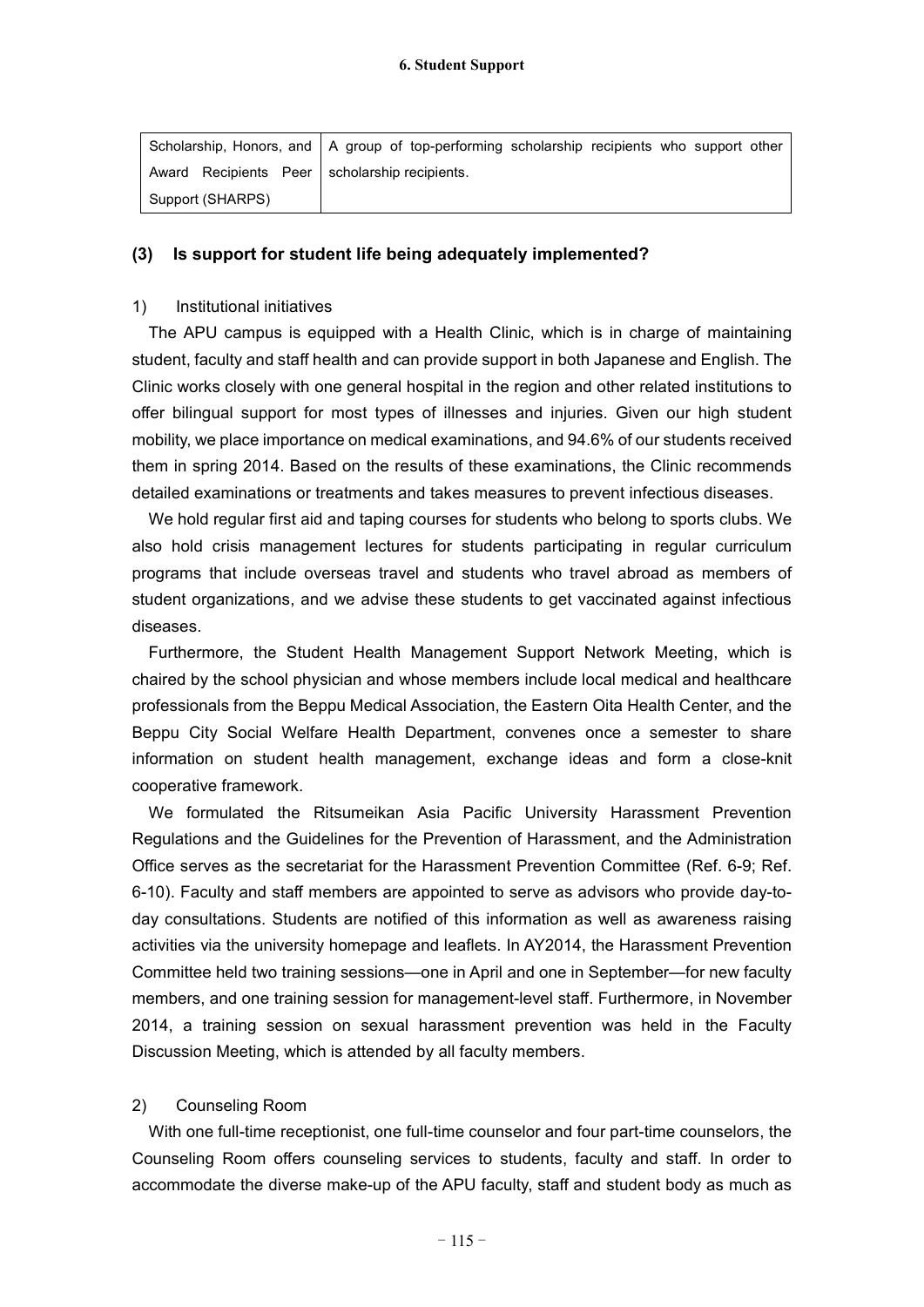possible, the Counseling Room offers consultations in four languages: Japanese, English, Chinese and Mongolian. In addition, the Counseling Room General Meeting is held once a semester with the Vice President of Student Affairs, the Dean of Student Affairs, Student Office staff members, Health Clinic nurses, and Counselors in attendance. They share information and exchange opinions regarding mental health support for students, faculty and staff and work to build a close cooperative relationship.

#### 3) Support systems for protecting physical well-being and property

The Ritsumeikan Trust Risk Management Regulations have been formulated with the aim of preventing accidents and disasters in Ritsumeikan Trust facilities and protecting the life, physical well-being and property of all students, faculty, staff and other personnel of the Ritsumeikan Trust (Ref. 6-11). We have established the Ritsumeikan Asia Pacific University Safety Management Committee to ensure that these objectives are achieved.

There are seven automated external defibrillators (AEDs) on campus, and a first-aid training workshop is held for all faculty and staff. We have also organized a volunteer fire brigade, and we hold regular emergency drills with the cooperation of students, faculty and staff. At the AP House international education dormitory, we hold an evacuation drill for all residents once a semester.

#### 4) Efforts to raise awareness of drug abuse prevention and smoking cessation

To help prevent drug abuse, we engage in awareness-raising activities during the spring and fall freshman orientations. With the mid-term objective of making APU a smoke-free campus, we have relegated smoking to the designated areas on campus, and there is an ongoing campaign to educate smokers about proper smoking etiquette and to encourage them to quit smoking.

## **(4) Is support for student job placement being conducted adequately?**

## 1) On-Campus Recruiting

One of the biggest parts of our career support is on-campus recruiting. Companies primarily recruit in the major urban areas, which puts our students at a disadvantage since they have to spend their time and money to look for jobs. To help alleviate this burden, we invite companies to visit the campus to hold information sessions and interviews. At present, 355 companies (the number of companies recruiting AY2013 graduates) visit the campus, thus providing students with opportunities to enter a wide range of industries (Ref. 6-12). These initiatives also help students scheduled to graduate in the fall in their job search. Initially, many of these companies only recruited our international students, but now more than 70% of them recruit both international and domestic students.

2) Job placement and advancement guidance in the regular curriculum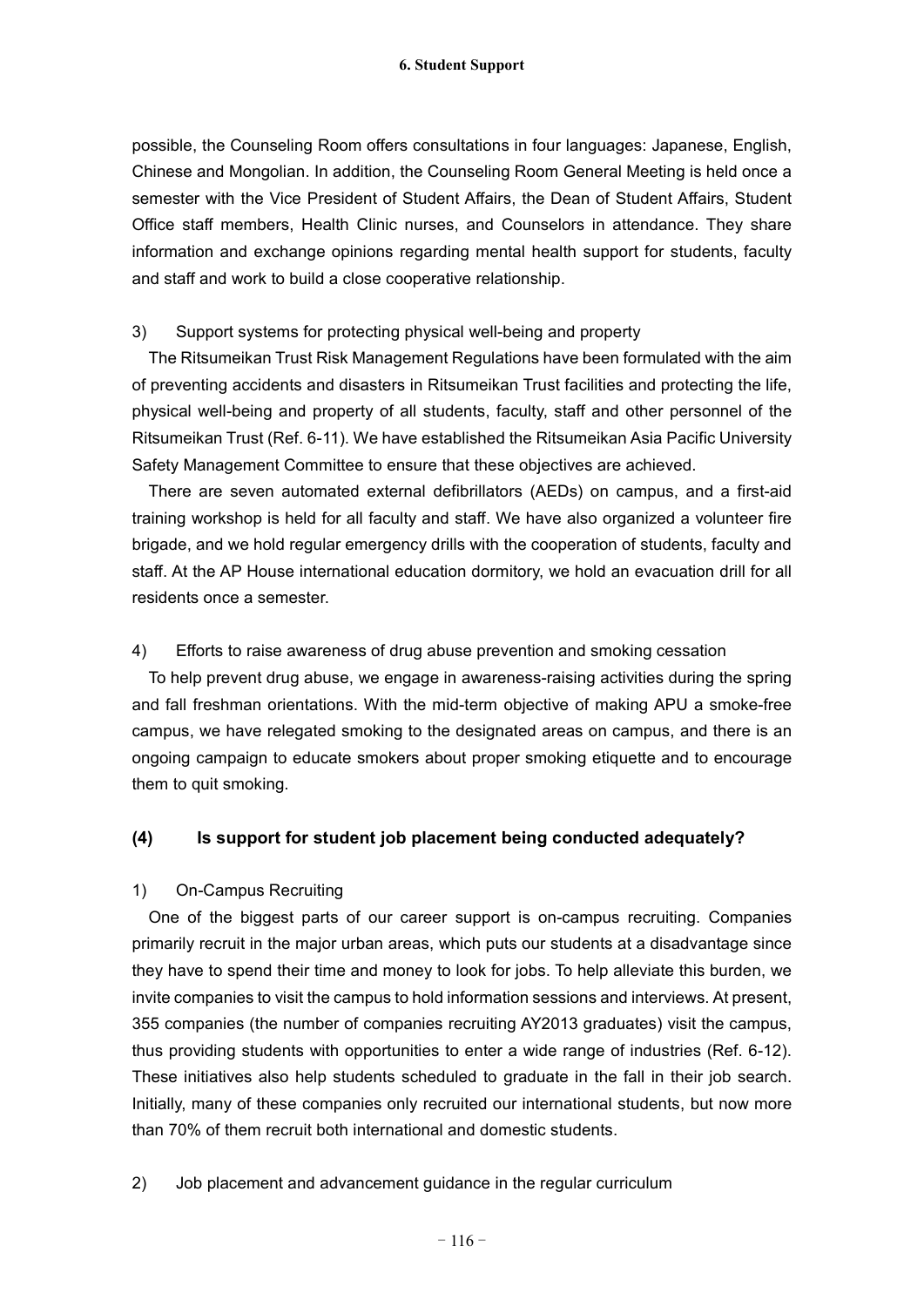To incorporate a focus on career development in the regular curriculum from the first and second years, we offer Career Design I ~ III, which cover everything from self-analysis to industry research, as well as Internship, a subject that allows us to send students to companies and organizations with which we have cooperative agreements. The number of students who registered for these subjects in AY2013 was 192 for Career Design I, 287 for Career Design II, 81 for Career Design III, and 103 for Internship (for credit; 67 host companies).

Even as the need for global human resources heightens and companies hire more foreigners, most companies use the same hiring standards, including Japanese proficiency, for foreigners as they do for Japanese. For this reason, in addition to our regular Japanese language education, we offer Career Japanese in cooperation with the Division of Academic Affairs to those students who intend to seek employment in Japan. In AY2013, 117 students took this subject.

#### 3) Office counter support and guidance sessions

The Division of Careers is responsible for the career support framework at APU. Under the supervision of the Dean of Careers (who is a faculty member), the Deputy Director and all Career Office staff work together to analyze the advancement and job placement trends and to draft, execute and improve upon policies. The Career Office has 19 staff members, of whom five permanent staff members and three contract specialists offer individual consultations in both Japanese and English. All permanent staff members possess application processor certification for status of residence applications and provide advice to students and companies in accordance with the Immigration Control and Refugee Recognition Act.

There are also two student-led support organizations. The first group, Junior Assistant advisers for Careers (JAC), focuses primarily on providing job placement support to secondyear students. It works to raise students' career awareness through guidance sessions and other support activities and prepare them for their future job hunting activities. The second group, Student Career Advisers (SCA), is a group of fourth-year students who have already received job offers. Based on their own experiences, they provide job placement support to job-hunting third-year students. In addition to these support systems, the Career Office also conducts a variety of guidance sessions, events, seminars and lectures year-round (Ref. 6- 13).

Furthermore, we provide counseling on job hunting and related activities in both Japanese and English. These consultations are available to first and second-year students as well as upper level job-hunting students, and in AY2013, we counseled a total of 2,088 students. Counseling services are also available at the Ritsumeikan Tokyo Campus and Ritsumeikan Osaka Campus in order to support job-hunting students in the metropolitan Tokyo and Kansai regions. Permanent APU staff members who understand our students' situation well are assigned to the Tokyo Campus, and we add more career counselors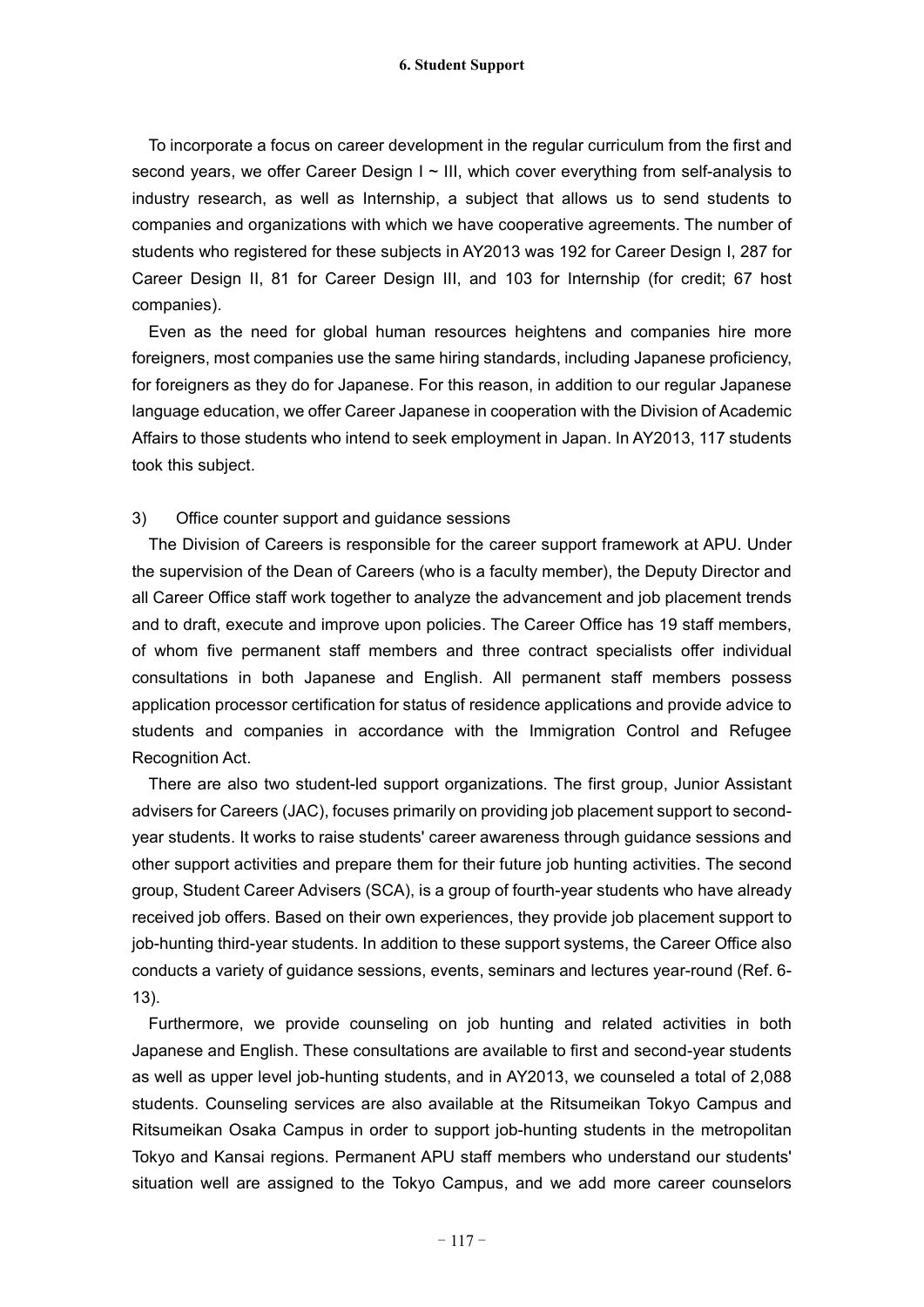during busy periods (February  $\sim$  June: 2 additional counselors; July  $\sim$  September: 1 additional counselor).

## **2. Assessment**

## **(1) Items that are Showing Results**

## 1) Multicultural student interaction and collaboration

Multicultural student interaction and collaboration is put into practice in every aspect of campus life, including extracurricular activities, self-directed student activities and life in AP House. Of particular importance are 1) multicultural living in AP House, 2) student collaboration during the Multicultural Weeks, and 3) student peer support systems. With these kinds of initiatives, every student can engage in some form of multicultural interaction and collaboration during their time at APU.

#### 2) Career support

Our job placement support for international students who want to work in Japan or for Japanese companies overseas is highly commendable because of our students' Japanese proficiency, adaptability to Japanese culture, understanding of Japan's unique job hunting situation, and understanding of the career paths in a Japanese company. This is evidenced by a 90.0% job placement rate in AY2013.

Our domestic students are also held in regard because they undergo intercultural experiences on a daily basis and can collaborate in multinational teams. This resulted in a 94.4% job placement rate in AY2013 (Ref. 6-14).

## **(2) Areas for Improvement**

## 1) Learning support

At present, we have not analyzed the reasons underlying student withdrawals. We have many systems in place to prevent early withdrawals, but the correlation between these systems and actual withdrawals is unclear.

## 2) Career and Job Placement Committee

The Ritsumeikan Asia Pacific University Career and Job Placement Committee is set forth in the regulations, but it does not convene because the Career Office analyzes advancement and job placement trends and formulates policies (Ref. 6-15).

## 3) Support for students advancing to graduate school

Despite a track record of sending our graduates to the APU Graduate Schools, other graduate schools in Japan and renowned foreign graduate schools, we have not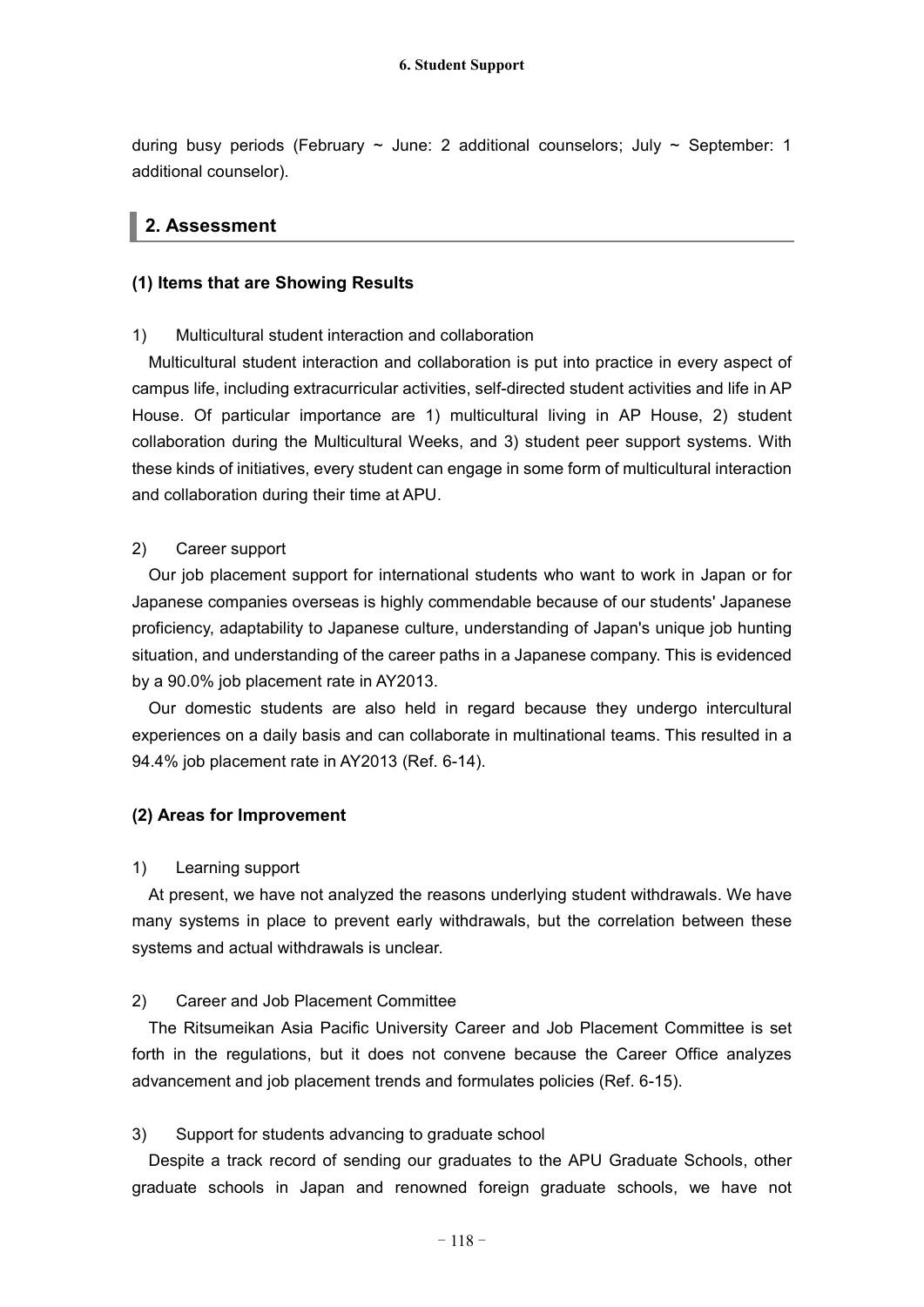established a system to provide institutional support to students advancing to graduate school. We will need to consider academic frameworks and faculty-staff collaboration mechanisms for providing support to students advancing to graduate school.

## **3. Strategic Direction for the Future**

## **(1) Items that are Showing Results**

## 1) Multicultural student interaction and collaboration

Since our inception, we have developed a wide array of systems for promoting multicultural student interaction and collaboration. Going forward, we will need to qualitatively and quantitatively visualize student growth by determining which segments of the student population make use of these systems and how their involvement therein contributes to growth, and it will also be important to connect these efforts to the continuous improvement cycle.

#### 2) Career support

In addition to the robust support we offer to students seeking jobs in Japanese companies, we will work to develop systems to offer job placement support to students who want to work overseas.

## **(2) Areas for Improvement**

## 1) Learning support

We will analyze why students withdraw, verify the effectiveness of the various initiatives in place to prevent withdrawals, and seek to make improvements.

## 2) Career and Job Placement Committee

We will reconfirm the significance and roles of the Committee and work to make it function again as a body that regularly convenes to examine advancement and job placement support.

## 3) Support for students advancing to graduate school

As we reexamine the status of the Career and Job Placement Committee, we will also consider ways to provide support for students advancing to graduate school.

## **4. Supporting Resources**

6-1: Formulation of Policies Pertaining to University Evaluation (Accreditation) (same